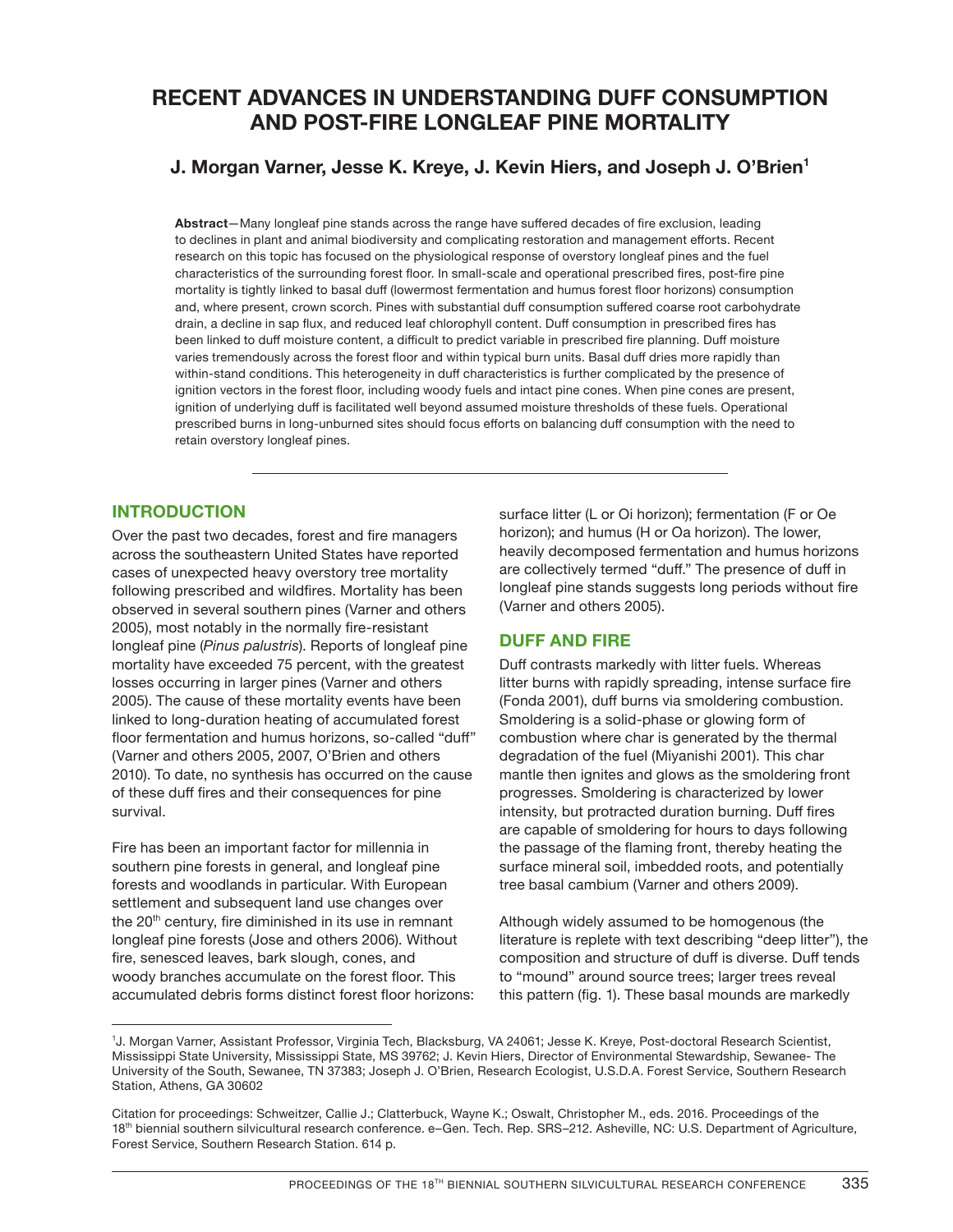

Figure 1—Forest floor accumulations in a long-unburned longleaf pine stand in northern Florida. Forest floor duff is concentrated at tree bases. The composition of duff differs with distance from stem, consisting primarily of bark slough near the bole and becoming increasingly dominated by needle litter with distance from source trees.

deeper than elsewhere in the stand, with depths near tree bases exceeding 20 to 30 cm in long-unburned stands (Varner and others 2005, Kreye and others 2014). The composition of basal mounds is dominated by sloughed bark, with senesced needle litter, cones, woody fuels, and imbedded roots comprising the remainder (fig. 1). As distance from the source tree increases, needle litter dominates the composition.

While pine and oak litter burning characteristics are somewhat understood (Fonda 2001, Kane and others 2008), there is considerably less known about duff burning. The ignition and spread rates of smoldering duff fires are controlled by moisture content, bulk density, mineral content, and depth. Ignition is limited primarily by fuel moisture (Miyanishi 2001), which is spatially heterogeneous in longleaf pine forest floor fuels (Kreye and others 2014). Duff moisture contents above 60 percent (dry-weight basis) resist ignition unless vectors are present. Ignition vectors include woody fuels and pine cones (Fonda and Varner 2004, Kreye and others 2013) that are often elevated and

thus drier that the surrounding duff (Varner and others 2009). Cones, in particular, are capable of burning for long periods (mean burning time for longleaf pine cones = 49 minutes; Fonda and Varner 2004) thereby drying and pre-heating adjacent duff. Kreye and others (2014) found that the presence of cones enabled duff to ignite and smolder even when above presumed ignition thresholds.

#### **CONSEQUENCES OF DUFF FIRES**

Restoration fires across longleaf pine's range have resulted in substantial tree stress and mortality (Varner and others 2005). The cause of tree stress and mortality has been linked to duff consumption near the base of trees (Varner and others 2007, 2009, O'Brien and others 2010). In southeastern Georgia longleaf pine stands, duff consumption diminished sap flux and reduced leaf chlorophyll (O'Brien and others 2010). The duration of duff and underlying mineral soil heating in north Florida was linked to reductions in coarse root carbohydrate storage, presumably due to the drain to replenish killed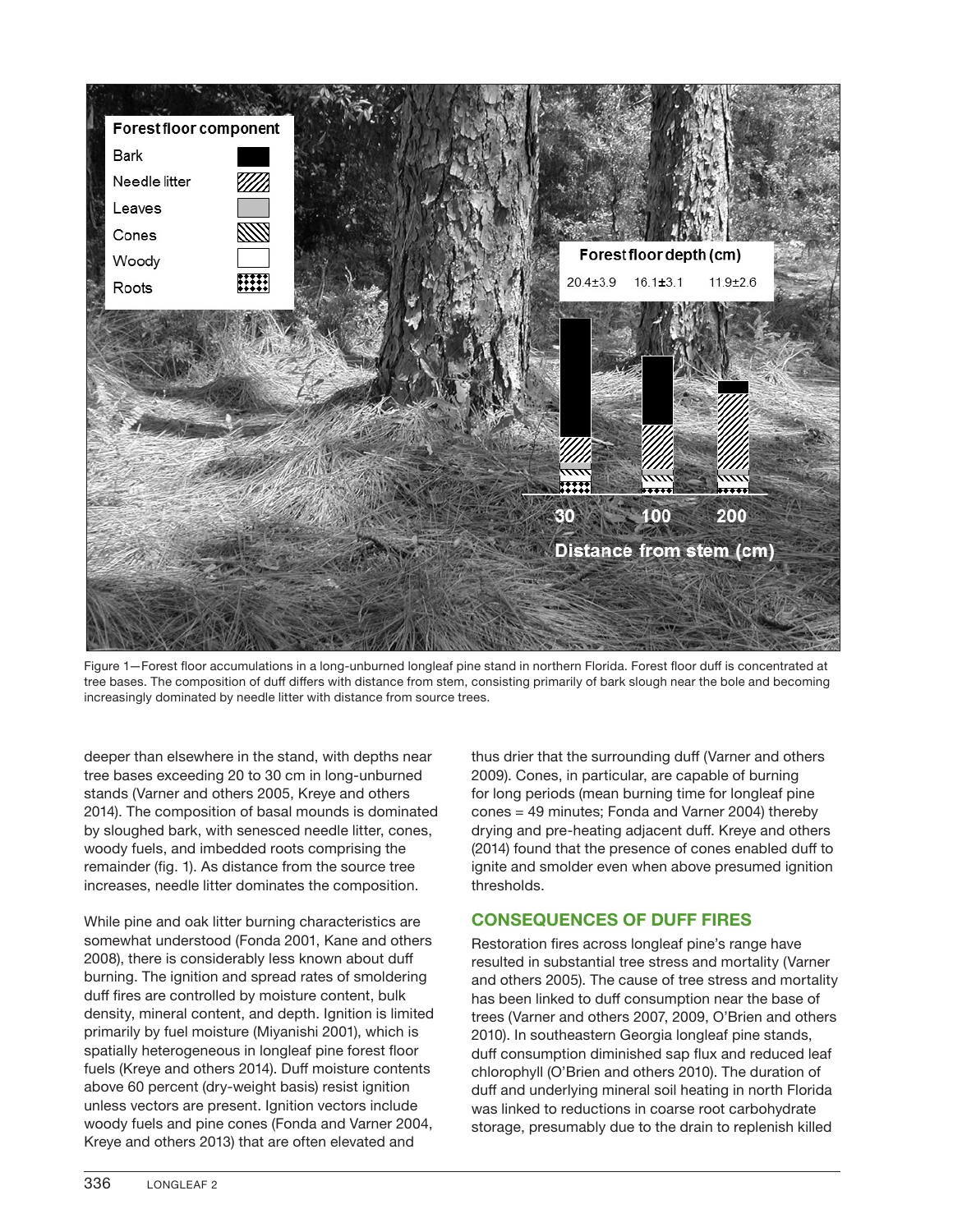or injured fine roots (Varner and others 2009). Latewood radial growth the year following duff fires was likewise related to durations of heating (Varner and others 2009).

The proximate mechanism of these injuries is unclear. Because duff burns so slowly and can form a mantle over the underlying heated mineral soil, heat is retained for long durations following ignition (Varner and others 2009). The high density of fine roots (O'Brien and others 2010) in basal duff and in the uppermost mineral soil places these tissues at risk of fire-caused injury or consumption. This hypothesis is corroborated by results for diminished sap flux and drained carbohydrates in coarse storage roots. The limited data we have on basal heating suggests that the thick bark of longleaf pine insulates underlying cambium. Other possible contributing mechanisms include post-fire climatic water deficits, interactions with bark beetles, and root diseases (Ostrosina and others 1999, Menges and Deyrup 2001, Varner and others 2009). This blurred linkage between cause and effect, combined with the uncertainties of future climate change in the region (Mitchell and others 2014), is a hindrance to understanding and managing these ecosystems.

There are widespread examples of duff fires resulting in pine mortality. Varner and others (2005) reported cases of duff fire-caused mortality across the range of longleaf pine and across a suite of ownerships and manager experience. Using replicated prescribed fires in northwest Florida, Varner and others (2007) found that stands burned with lower duff moisture suffered markedly greater tree mortality than those burned under moist or wet duff moisture contents. In sites with heavy mortality, tree death was concentrated in the largest size classes, contrary to typical fire-caused tree mortality predictive models (Varner and others 2007). The same result of large tree mortality has been observed in other reintroduction fires in south Alabama (Kush and others 2004).

#### **BALANCING DUFF CONSUMPTION AND OVERSTORY MORTALITY**

A primary challenge for managers faced with longunburned longleaf pine stands is to balance duff consumption with overstory pine mortality (Varner and others 2007). Burning when duff is too wet to ignite results in minimal tree mortality but a residual duff hazard. Burning when the duff is too dry results in maximal duff consumption but heavy overstory pine mortality. The balancing act between these extremes is simple in concept, but difficult in practice. One reason for the difficulty is the spatial heterogeneity of duff moisture (Kreye and others 2014) and the difficulty of measuring duff moisture (Engber and others 2013).

In spite of the difficulty, there are cases of small- and large-scale restoration treatments that achieve the

balance between duff consumption and overstory pine mortality. In a series of prescribed fires in south Alabama, Kush and others (2004) burned following recent soaking rains and then extinguished (via backpack sprayers and ATV-mounted sprayers) individual pines for two days following fires. This careful burning and mop-up was successful in reducing forest floor depths (due to repeated fires) and resulted in minimal overstory pine mortality. At the large-scale, Eglin Air Force Base used operational prescribed fires in northwestern Florida to reduce duff. Using a similar prescription and data from nearby meteorological stations (Ferguson and others 2002), managers were able to consume duff, while having minimal overstory pine mortality. In a replicated prescribed fire experiment with three duff moisture treatments (dry, moist, and wet), Varner and others (2007) found that burning when duff was moist (85 percent average duff moisture content) reduced forest floor depths while resulting in minimal (less than 5 percent) overstory pine mortality. At dry duff moistures below this range, mortality was high and peaked in large pines; at wet duff moistures above this range, little duff was consumed (Varner and others 2007). There are other examples of operational prescribed fires with minimal overstory pine mortality in southern Georgia and northern Florida (Hiers and others 2005).

Finding site-specific prescriptions that result in balances between duff consumption and pine mortality is clearly possible, but larger issues impede success. The impediments to using prescribed fire in southeastern pine ecosystems are well-established (Hiers and others 2003, Kobziar and others 2015). Longunburned stands are problematic due to the presence of deep duff, but also suffer diminished plant and animal diversity (Jose and others 2006). Prioritizing burning for sites with deep duff is possible without substantially compromising other high priority sites for burning (Hiers and others 2003).

## **CONCLUSIONS**

The ecological consequences of fire exclusion and subsequent reintroduction of fire is a primary issue in longleaf pine ecosystem management. Current understanding of this issue suggests that the forest floor is a much more complex fuel stratum than earlier appreciated. The consequences of fires cause a cascade of physiological injuries that can result in heavy tree mortality, particularly in large pines. There are examples of successful efforts balancing duff consumption with overstory tree mortality, but challenges remain.

## **ACKNOWLEDGMENTS**

We have benefitted from discussions with John Kush, Dale Wade, Jack Putz, Bob Mitchell, Roger Ottmar,